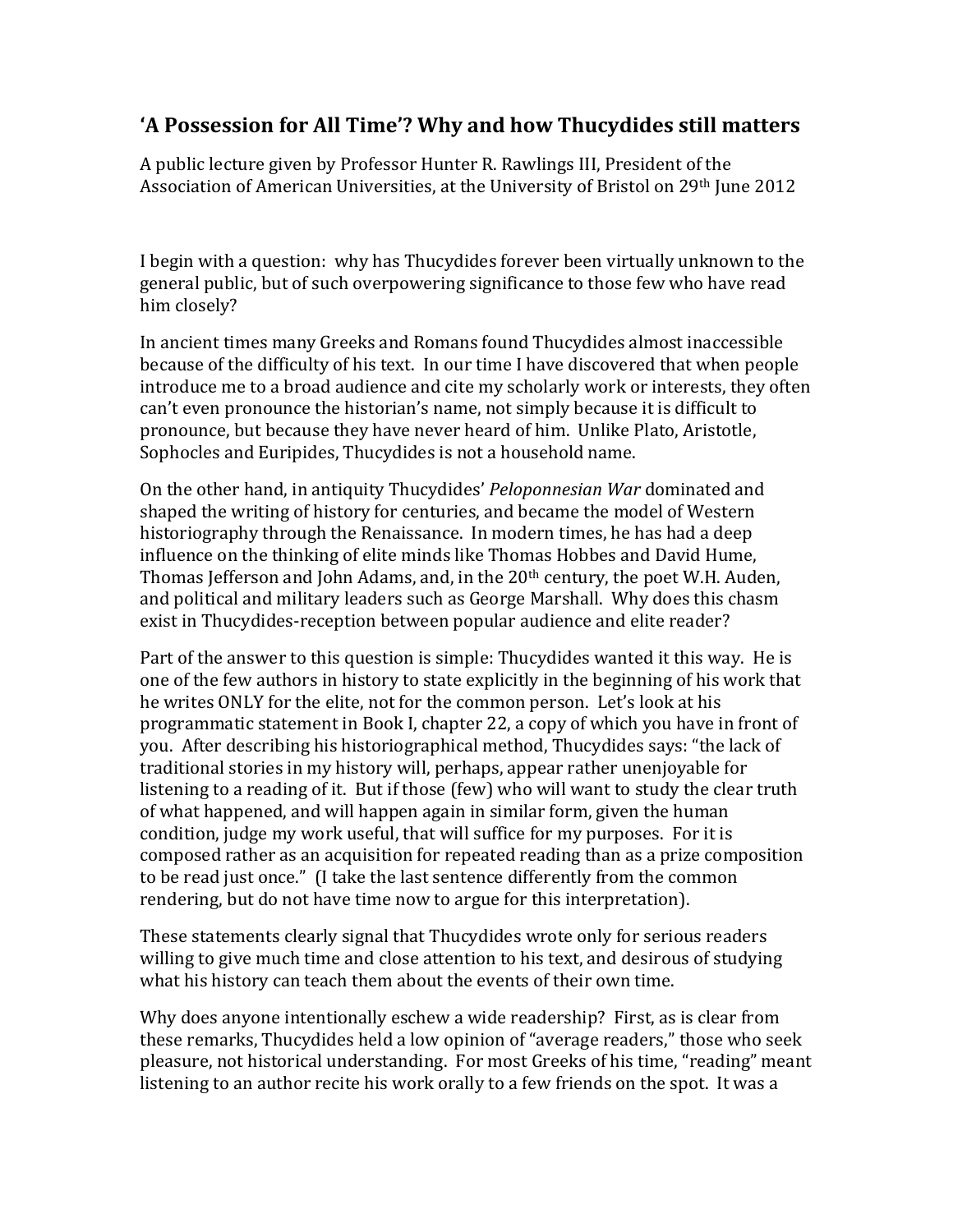passive exercise in oral and aural enjoyment, not active and engaged thinking about an intricately fashioned text designed to convey deep lessons about human conduct.

Secondly, Thucydides knew very well that by writing about a major war, he was competing with two remarkably popular predecessors, Homer and Herodotus. They had described two earlier conflicts in which Greeks defeated barbarians, respectively the Trojan War and the Persian Wars. Thucydides, on the other hand, chose to compose the history of a brutal contemporary war in which Greeks killed Greeks and brought enormous suffering upon themselves. Rather than an encomium to Greek heroism, the *Peloponnesian War* is testimony to man's inhumanity to man, and a vivid portrait of the disintegration of values that hold civilization together. Thucydides did not believe that "War as tragedy" would make him popular.

Two other characteristics make Thucydides' work appeal to a narrow, elite audience. As Paul Shorey pointed out 120 years ago, Thucydides' history is marked by two fundamental elements: ethical positivism and intellectualism. The first is Thucydides' belief that all our actions are governed by an overriding constant called "human nature," comprising our basic drives and motivations. These are, in the historian's reckoning, discoverable in history, and they are essentially selfish: fear, ambition, profit, competitive advantage, expediency.

The second element, intellectualism, constitutes Thucydides' analytical and rhetorical method of uncovering those real motives by peeling off the layer of pretence and deceit that men use to hide their real motives from the world. This semantic and syntactic penetration occurs on every page, almost in every sentence of Thucydides' text: he constantly contrasts word and deed, separates specious claim from genuine motive, distinguishes the professed rationale from the real. In reading Thucydides, we find ourselves immersed in a world of analysis, of logical relationships that require us to weigh evidence, to divine motives, to balance probabilities, to assign causes. As Shorey said, "the fundamental assumption of his ethical positivism is that the nature and conduct of man are strictly determined by his physical and social environment and by a few elementary appetites and desires." The fundamental result of his analysis is that we, his close and engaged readers, learn to penetrate the conventions and decorous pretences man has wrapped about himself in order to conceal his core self, his true nature. In Thucydides' view, the common man is duped by this moral drapery. The wise man is not deceived: he pierces the cover and exposes the core.

In so doing, the elite reader sees war for what it is: the disintegration of society, of popular morality, of traditional ethics, of language, finally of civilization itself. This is the meaning of war, the lesson of Thucydides. As one of his ancient commentators said, Thucydides' history is "philosophy teaching by examples." It constitutes a record of patterns, paradigms of human behavior under stress. Thucydides clearly believed that good readers could learn from his history and thereby interpret what was happening in their own day since it would not be different, in kind, from what he recorded. Human nature is not pretty, and it does not change.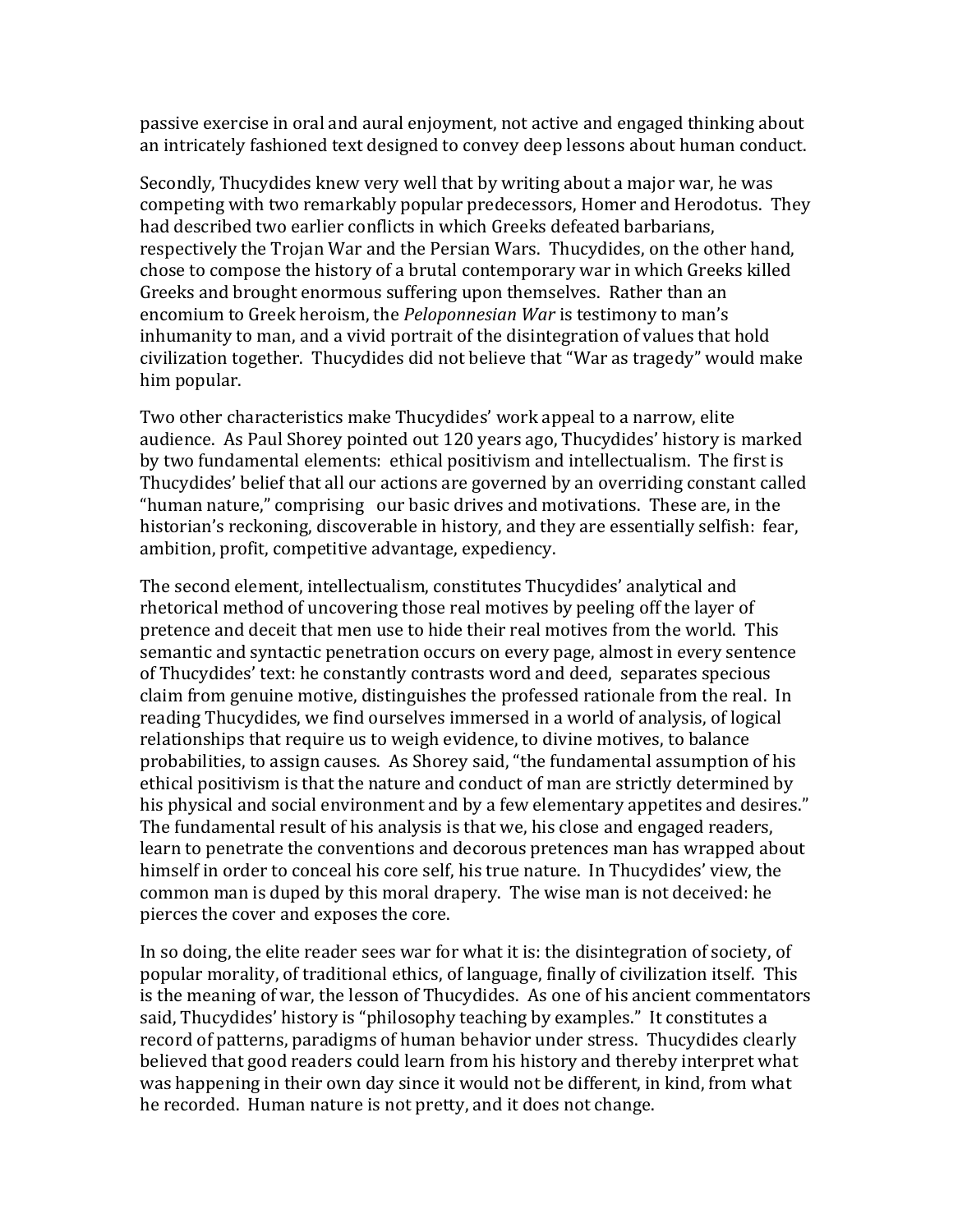It is not surprising, then, that one of the first acute readers of Thucydides in modern times was Thomas Hobbes, who paid the historian the ultimate homage of translating his entire work into English. This was an extraordinary task in Hobbes' day, given the difficulty of Thucydides' Greek, the dearth of other translations in English, and the lack of commentaries and other such aids. Hobbes not only took on this Herculean task at a relatively young age (in his 30s), but spent years at it, and fulfilled it brilliantly when he published his work in 1628. His translation is still among the best in English and evinces a close, highly intellectual engagement with the text. Hobbes clearly valued Thucydides' vigorous prose, sophisticated rhetoric, and deep thought. That he was proud of the product is obvious from the title Hobbes chose for his opus: "8 Books of the Peloponnesian War written by Thucydides son of Olorus interpreted with faith and diligence *immediately* out of the Greek by Thomas Hobbes." (my italics—Hobbes signaled his readers that he did not work from a Latin or French version, but from Thucydides' own Greek)

In the afterword to his translation ("On the life and history of Thucydides" p. 584), Hobbes vigorously contests the ancient criticism that Thucydides' Greek is "obscure": "the obscurity that is, proceedeth from the profoundness of the sentences, containing contemplations of those human passions, which either dissembled or not commonly discoursed of, do yet carry the greatest sway with men in their public conversation…. For a wise man should so write … that wise men only should be able to commend him… In the characters of men's humours and manners, and applying them to affairs of consequence: it is impossible not to be obscure to ordinary capacities, in what words soever a man deliver his mind. If therefore Thucydides in his orations, or in the description of a sedition, or other thing of that kind, be not easily understood; it is of those only that cannot penetrate into the nature of such things, and proceedeth not from any intricacy of expression."

Here Hobbes makes the same point Shorey did in the remarks I quote before: Thucydides writes his history for those few readers educated and attentive enough to read it with profit. It is this characteristic of the *Peloponnesian War* that Hobbes finds congenial to his own thought. And Hobbes said so in no uncertain terms when he published his autobiography at the age of 84 (1672). That work, composed in Latin verse, contains the following lines:

Sed mihi prae reliquis Thucydides placuit. Is Democratia ostendit mihi quam sit inepta Et quantum coetu plus sapit unus homo. Hunc ego scriptorem verti, qui diceret Anglis, Consultaturi rhetores ut fugerent.

"… that he might tell the English they should shun the politicians they were about to consult."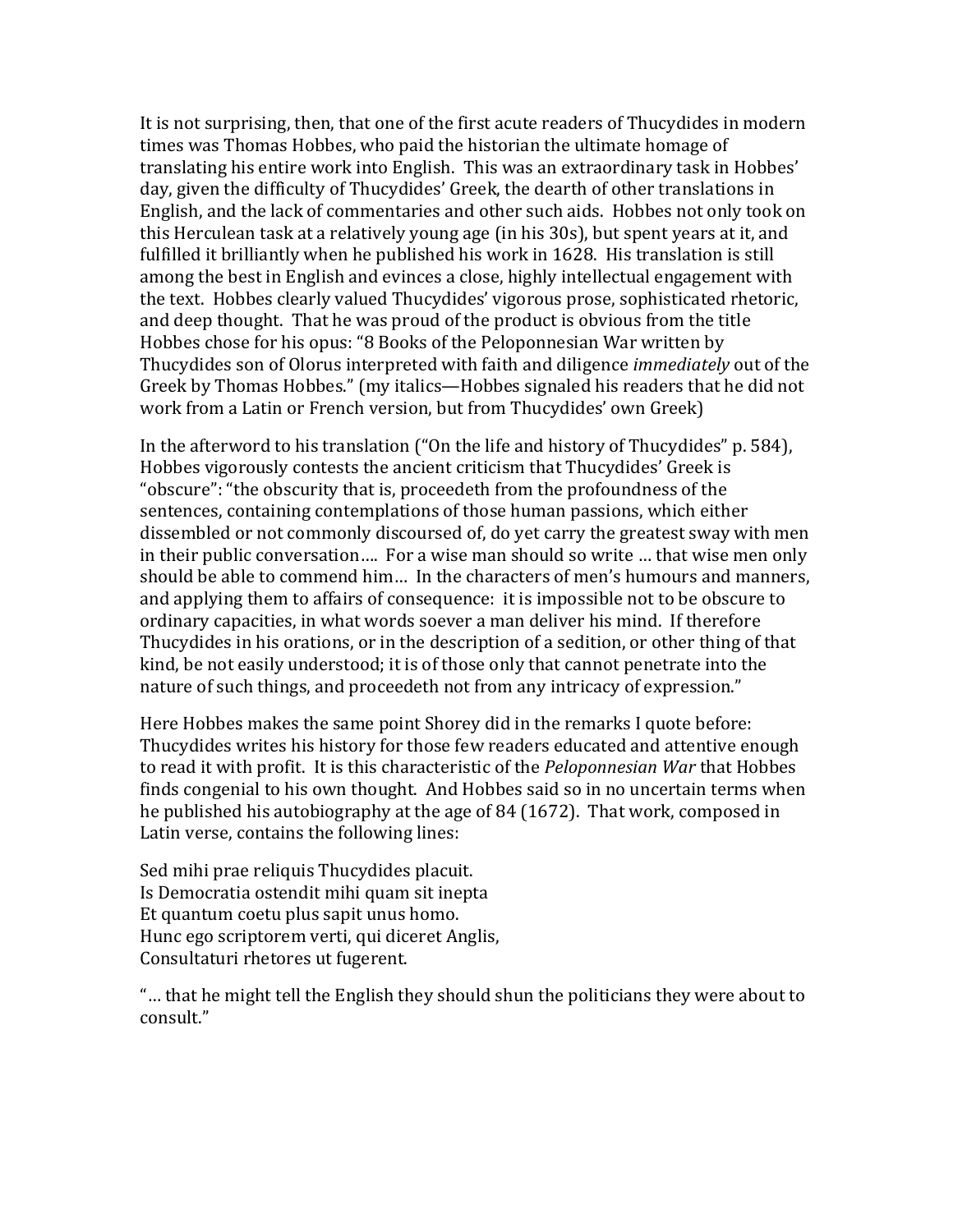The significant aspect of Thucydides' influence over Hobbes is not, then, so much that Hobbes borrowed this idea or that in writing the *Leviathan* or his other philosophical works, though one can certainly make the case that Hobbes took much from Thuc. 1.76.2, where the Athenians declare that the three essential motivations in human nature are "fear, ambition, and profit." More significant, I think, is the fact that Hobbes found Thucydides' sophisticated rhetoric and penetrating analysis of human nature pertinent to, and productive of, his own philosophical and political program. Only a few profound minds can expose mankind's hidden passions and dissembled motives, and they must aim at a limited, elite audience. It is not surprising that Hobbes, in citing examples of Thucydidean penetrations, singles out "the description of sedition:" that is a clear reference to Book III, chapters 82-85, Thucydides' great deconstruction of the nature of civil war, in which political leaders and their followers willfully change the relationship between words and deeds, thus altering human values for factional advantage. This was a theme close to Hobbes's heart as well as to his mind, given that he lived through the English Civil War and all its horrors. No wonder, then, that he later attributed his translation of Thucydides to his desire to warn the English about the risks inherent in trusting popular political leaders, and about the ineptness of democracy and the ignorance of the common crowd.

In the next century David Hume took up the Thucydidean mantle. In *Essays Moral, Political and Literary*, published in 1752, Hume minces no words: "The first page of Thucydides is, in my opinion, the commencement of real history. All preceding narrations are so intermixed with fable, that philosophers ought to abandon them, in a great measure, to the embellishment of poets and orators." ("Of the populousness of ancient nations," II, xi. 98). At nearly the same time, Hume published his *An Enquiry concerning human understanding* (1748-51), in which he wrote this credo:

It is universally acknowledged that there is a great uniformity among the actions of men, in all nations and ages, and that human nature remains still the same, in its principles and operations. The same motives always produce the same actions: the same events follow from the same causes. Ambition, avarice, self-love, vanity, friendship, generosity, public spirit: these passions, mixed in various degrees, and distributed through society, have been, from the beginning of the world, and still are, the source of all the actions and enterprises, which have ever been observed among mankind. Would you know the sentiments, inclinations, and course of life of the Greeks and Romans? Study well the temper and actions of the French and English: You cannot be much mistaken in transferring to the former *most* of the observations which you have made with regard to the latter. Mankind are so much the same, in all times and places, that history informs us of nothing new or strange in this particular. Its chief use is only to discover the constant and universal principles of human nature, by showing men in all varieties of circumstances and situations, and furnishing us with materials from which we may form our observations and become acquainted with the regular springs of human action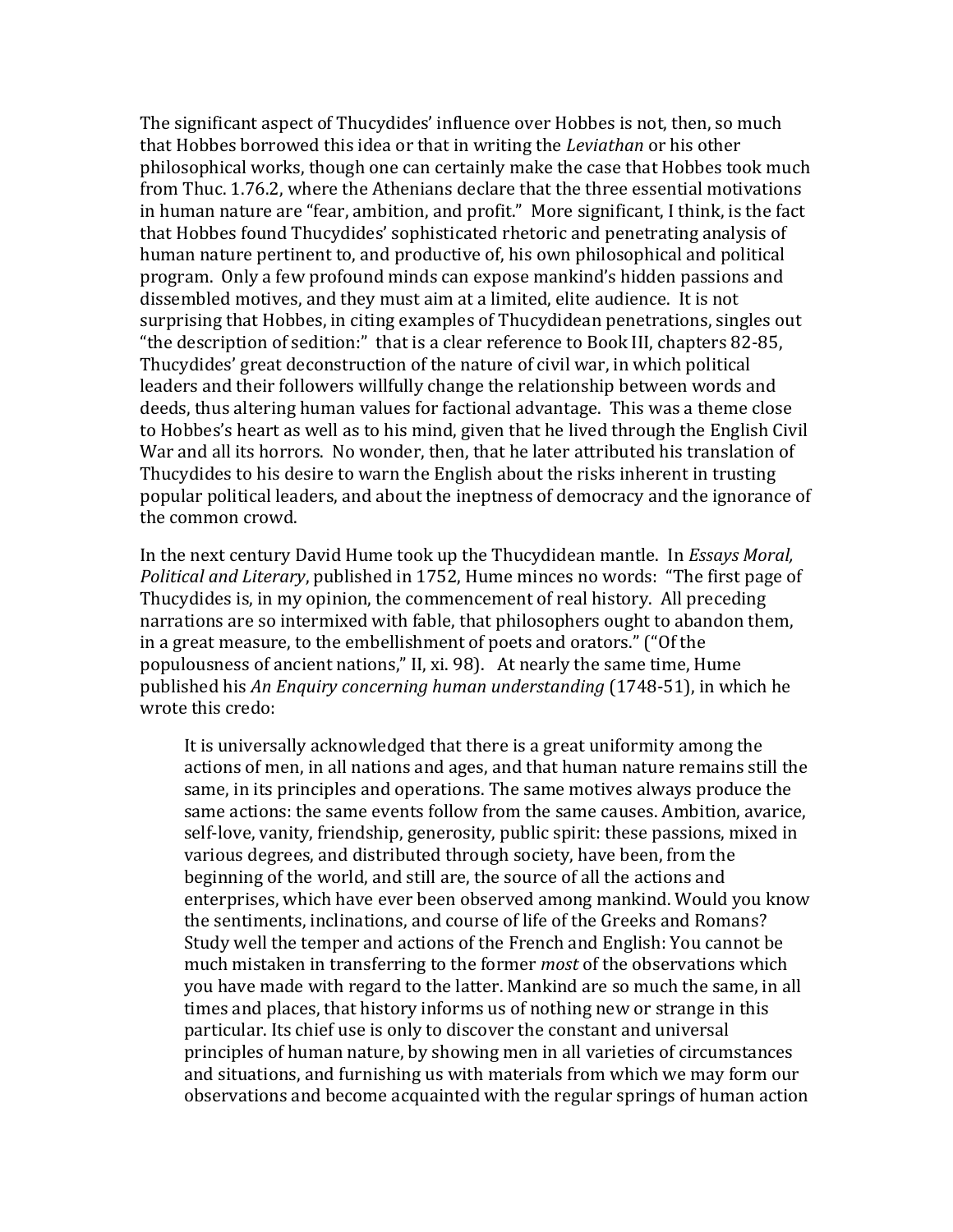and behaviour. These records of wars, intrigues, factions, and revolutions, are so many collections of experiments, by which the politician or moral philosopher fixes the principles of his science, in the same manner as the physician or natural philosopher becomes acquainted with the nature of plants, minerals, and other external objects, by the experiments which he forms concerning them. (Ed. by Selby-Biggs, 3rd ed. 83 f.)

It is hard to believe that Hume's fundamental claim about the constancy of human nature and the purpose of studying history does not derive, at least in part, from Thucydides. From his view that human nature obeys laws, just as nature does, Hume derived other dicta, such as his famous idea that "politics can be reduced to a science." In fact, one could point to the fundamental tenet of Scottish Enlightenment philosophy that the constancy of human nature allows for the scientific study of man in his various dimensions, social, economic, and political. Hume in turn had an enormous impact on James Madison as he developed the ideas that led to American Constitutional government. But that is too big a design for this brief paper to sketch.

Instead, I want merely to point to Hume's telling reflection on Thucydides' description of civil war in Book III, the same passage to which Hobbes referred above. "The utmost energy of the nervous style of THUCYDIDES, and the copiousness and expression of the GREEK language, seem to sink under that historian, when he attempts to describe the disorders, which arose from faction throughout all the GRECIAN commonwealths. You would imagine, that he still labours with a thought greater than he can find words to communicate. And he concludes his pathetic description with an observation, which is at once refined and solid. "In these contests," says he, "those who were the dullest, and most stupid, and had the least foresight, commonly prevailed. For being conscious of this weakness, and dreading to be overreached by those of greater penetration, they went to work hastily, without premeditation, by the sword and poinard, and thereby got the start of their antagonists, who were forming fine schemes and projects for their destruction." (II.xi.66) Like Hobbes, Hume singles out this analysis of revolution for special mention because it burrows beneath the surface of social and political life, distinguishes elite and common elements of the population, and exposes the wellsprings of human behavior. And, Hume astutely remarks, this analysis depends upon Thucydides' use of language itself: it is a "nervous style," energetic and expressive, and still almost not equal to the task of conveying the deep thought it exposes. Like Hobbes again, Hume grasps the essence of Thucydidean thought: the troubled, often perverse relationship between word and deed.

In the 20th century, a poet saw through this Thucydidean thicket. On the very eve of World War II W. H. Auden wrote his ominous poem "September 1, 1939." Having just left England for America, he begins this way:

I sit in one of the dives On Fifty-second Street Uncertain and afraid As the clever hopes expire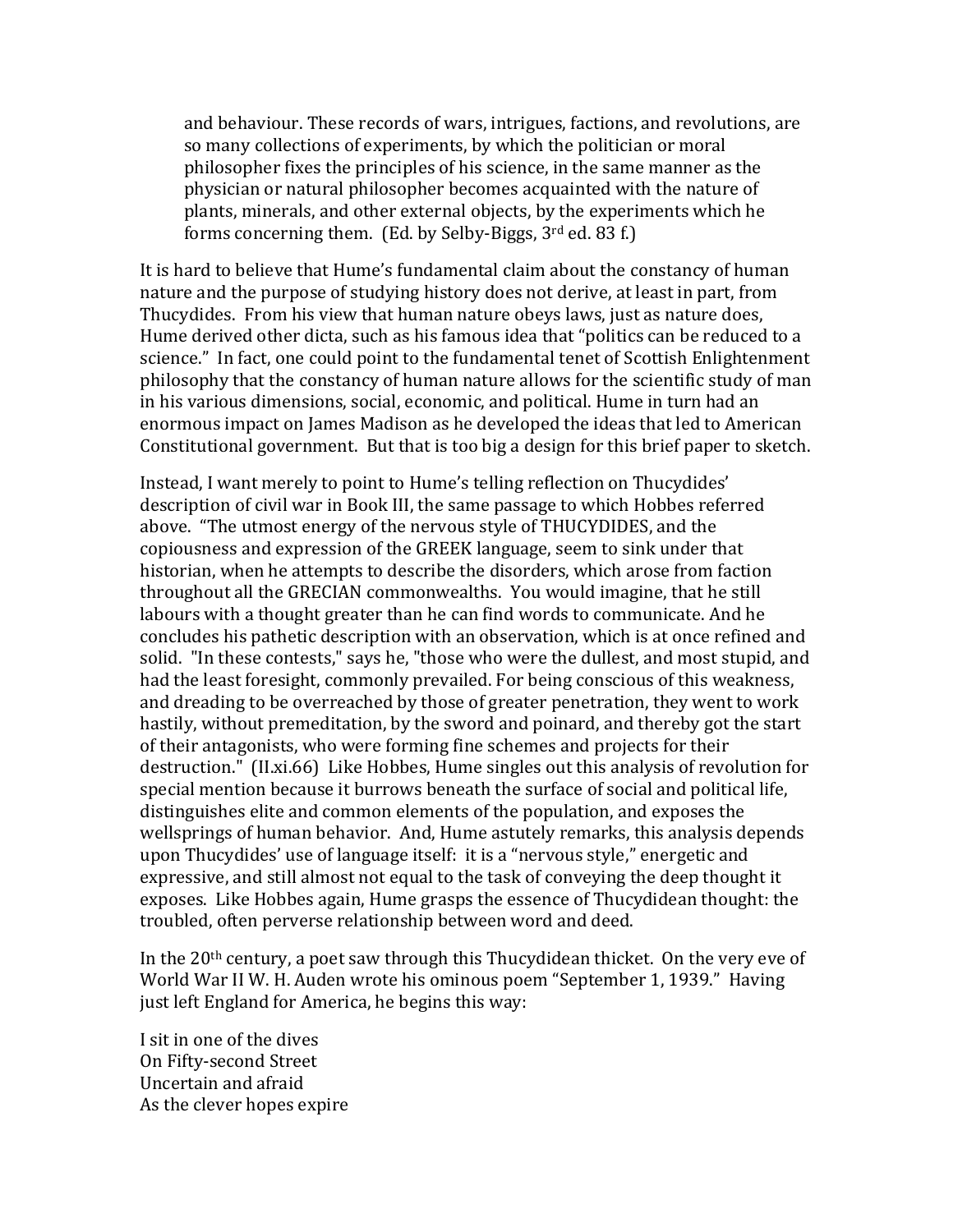Of a low dishonest decade: Waves of anger and fear Circulate over the bright And darkened lands of the earth, Obsessing our private lives; The unmentionable odour of death Offends the September night.

Accurate scholarship can Unearth the whole offence From Luther until now That has driven a culture mad Find what occurred at Linz, What huge imago made A psychopathic god: I and the public know What all schoolchildren learn. Those to whom evil is done Do evil in return.

Exiled Thucydides knew All that a speech can say About Democracy, And what dictators do, The elderly rubbish they talk To an apathetic grave; Analysed all in his book, The enlightenment driven away, The habit-forming pain, Mismanagement and grief: We must suffer them all again.

Auden's epithet for Thucydides is "exiled." Auden was himself an exile in September, 1939, having just left Great Britain for America, so this adjective helps us grasp why the poet looked to the Greek historian for understanding in that year. Auden knew that he was about to witness terrible events *as they happened*, just as Thucydides had 2500 years before. Reading Thucydides was a *contemporary experience,* a window into one's own time. In 1939 Auden and many others saw Europe, and for that matter, the world, disintegrating before their eyes. As Samuel Hynes has cogently said of the poetry Auden wrote in 1940, Auden was focused on the following questions: "how to think historically about present disaster," "how to be an artist in a bad time." The liberal Western conception of man must be wrong in fundamental ways; or, more than wrong, *dead*. This death represented the failure of an entire culture's ideology, a subject on which Thucydides is perhaps the quintessential expert. As Hynes said, "To try to understand what has come upon us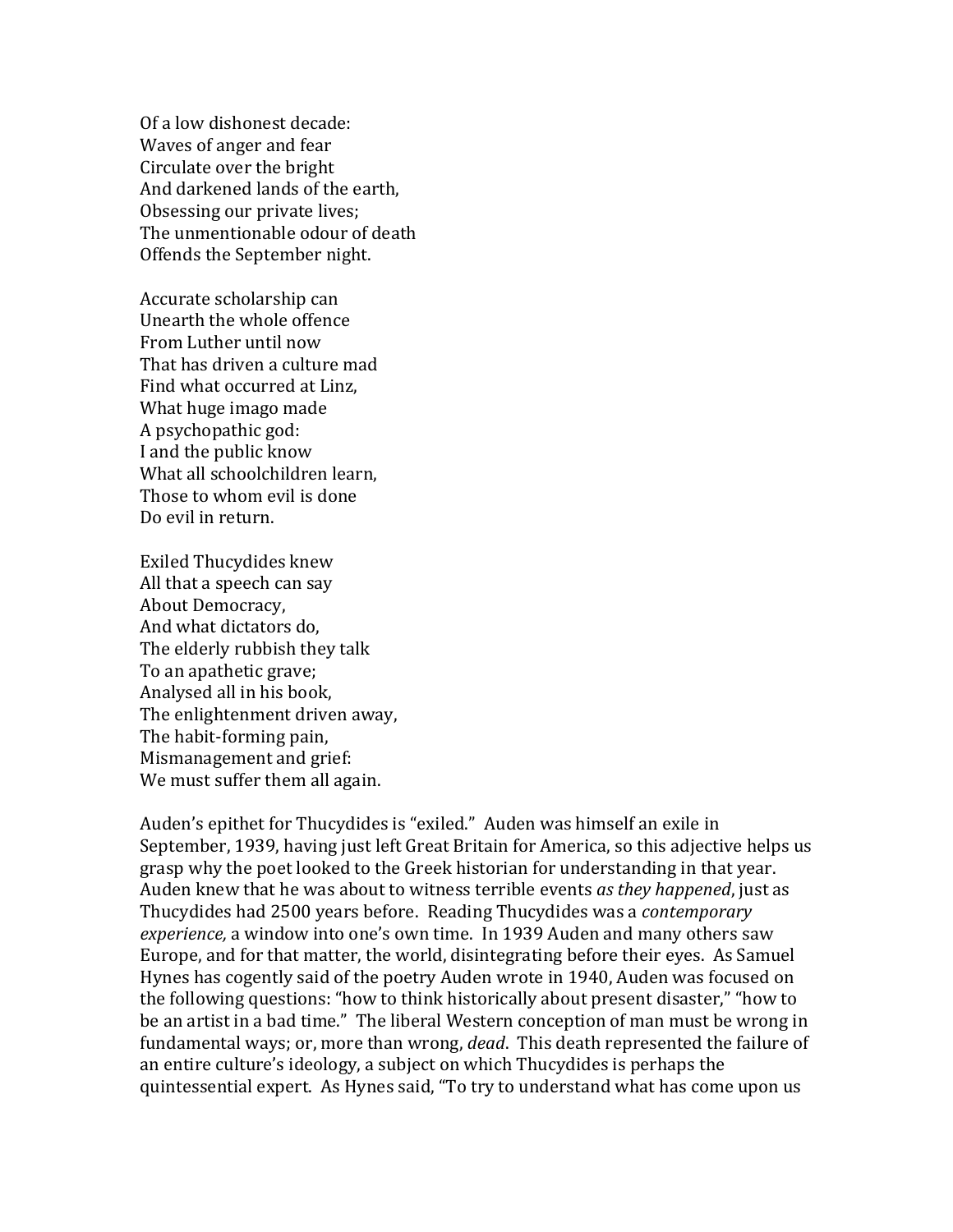and why, may not be the most heroic of the tasks required to save civilization, but it is indispensable."

Auden concluded, famously, that "Poetry makes nothing happen." In the face of the atomization of society and the disintegration of tradition and the loss of community, what can the artist do? Nothing useful in the political realm, Auden believed, but something important in the intellectual: art makes nothing happen, but it *orders* experience, it conceptualizes and comprehends history. In his "New Year Letter" of 1940, Auden wrote: "For art had set in order sense/ And feeling and intelligence." Auden's description of the 30's as "a low dishonest decade" contains a world of truth. And his role as a poet who "saw human actions as conditioned by history, and history as the necessity that people must recognize if they are to be free" became crucial to Auden's age in the sense that it made him an historical poet, one who interpreted events *as they were happening* to his contemporaries.

In my own case, Thucydides helped me confront a moral dilemma when I was pursuing graduate work in Classics, many decades ago, in the late 1960s. While I was studying Indo-European philology and Greek paleography and epigraphy, some of my friends from college were fighting in Vietnam, and others were publicly protesting the war, often to the point of being jailed for their actions. In my carrel in the Princeton library I remember feeling hopelessly inadequate, selfish, narrowminded, and, to use the term so much in vogue in that generation, "irrelevant" to the world around me. Reading Thucydides' intense account of a long, destructive war, and discussing it in W. Robert Connor's seminar, restored to me a sense of purpose: Thucydides seemed to speak to me directly about the nature of war, the choices it imposed, the pressures it brought to bear on a democracy, the inversion of values it forced upon society, above all, the suffering it caused for all concerned. Now I had a text in front of me that demanded the closest, most engaged, personal attention. Philology seemed suddenly to *matter*.

As a result, I began to understand the dissolution of American society my friends and I were witnessing every day. I even got involved: I sent a letter to the *New York Times* comparing the conflict in Vietnam with the Sicilian Expedition (mercifully, it was not accepted for publication). Undaunted, I sent another, somewhat less naïve letter to my hometown newspaper in Norfolk, VA. Unfortunately, it *was* published, much to the chagrin of my father, who was not happy to have his classicist son registering his discontent with the government in front of all his relatives.

Now, some 44 years later, I have a son who is an officer in the U.S. Marine Corps. He has served in Iraq twice, in Afghanistan once, and he has been deployed almost annually for the past 12 years in one Middle Eastern country or another. I know what it is like to wince every time the telephone rings. My son has done things I never did: he has led men into battle, he has tended to the wounded, he has commiserated with the parents of deceased comrades.

This past year he was a student in the Marine Corps University School of Advanced Warfighting, a high-level course of study designed to help officers think critically